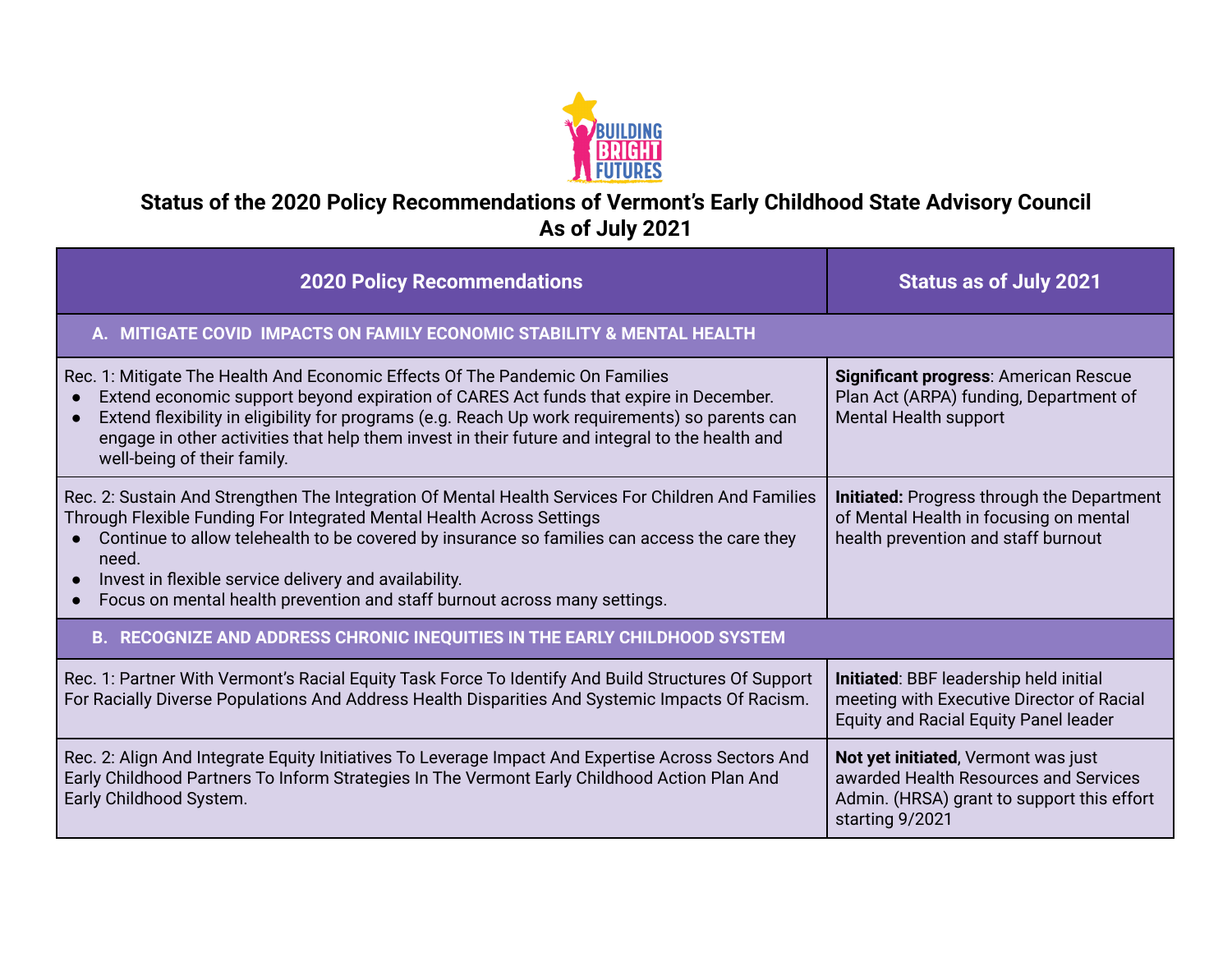| <b>2020 Policy Recommendations</b>                                                                                                                                                                                                                                                                                                                                                                                                                                                                                                                                                                                                                                                                                                               | <b>Status as of July 2021</b>                                                                                                                                                   |  |
|--------------------------------------------------------------------------------------------------------------------------------------------------------------------------------------------------------------------------------------------------------------------------------------------------------------------------------------------------------------------------------------------------------------------------------------------------------------------------------------------------------------------------------------------------------------------------------------------------------------------------------------------------------------------------------------------------------------------------------------------------|---------------------------------------------------------------------------------------------------------------------------------------------------------------------------------|--|
| C. EMPOWER FAMILY VOICE TO BUILD A STRONGER SYSTEM                                                                                                                                                                                                                                                                                                                                                                                                                                                                                                                                                                                                                                                                                               |                                                                                                                                                                                 |  |
| Rec. 1: Increase Opportunities For Parent And Caregiver Representatives To Serve On Committees,<br>Legislatively Mandated Study Sections And Decision Making Bodies To Inform Local And State Policy,<br><b>Practice And Resource Allocation</b><br>Require each legislatively mandated board/committee/study section have at least 1 parent<br>$\bullet$<br>representative with lived experience                                                                                                                                                                                                                                                                                                                                                | <b>Initiated: House Committee on Human</b><br>Services actively using this<br>recommendation to design new<br>committees and advisory bodies                                    |  |
| Rec. 2: Commit To Ensuring That Children And Families Are In All Policies<br>Similar to the "health in all policies" initiative, this recommendation is based on incorporating child<br>development and family well-being considerations into all decision-making across sectors and<br>policy areas.<br>At the state-agency and community-based partners level, and at the policy-making level, review<br>$\bullet$<br>programs, policies and legislation to ensure that revisions and requirements consider the impact<br>and consequences to child development and family well-being.                                                                                                                                                         | <b>Initiated:</b> BBF testimony to the Senate<br>Committee on Health and Welfare,<br>House Committee on Human Services.<br>the House and Senate Committees on<br>Appropriations |  |
| D. STABILIZE AND SUSTAIN THE EARLY CHILDHOOD WORKFORCE                                                                                                                                                                                                                                                                                                                                                                                                                                                                                                                                                                                                                                                                                           |                                                                                                                                                                                 |  |
| Rec. 1: Fund Education Costs, Compensation For Early Childhood Education Workforce, Including<br>Scholarships, Loan Repayment, And Wage Supplementation<br>Sufficiently fund and expand scholarship programs for early educators and maintain this revenue<br>$\bullet$<br>annually.<br>Establish a loan repayment program for early educators.<br>Establish a wage supplement program to progress toward adequate compensation for early<br>$\bullet$<br>educators.<br>Prioritize workforce development and hazard pay for this sector.<br>$\bullet$                                                                                                                                                                                            | Significant progress through H171 and<br>FY22 budget                                                                                                                            |  |
| Rec. 2: Continue Investment In Redesigning The State's Child Care Financial Assistance Program<br>(CCFAP) By Making Progress In Alignment With Year 3 Of The State's 5-Year Plan, Including<br>Increase the CCFAP rate paid to early care and education providers so those reimbursement rates<br>closely reflect the true cost of high-quality care thereby reducing the burden on early care and<br>education programs to subsidize the system through low wages and other cost-saving efforts.<br>Fully support needed investments in the technology system(s), staff and resources required to<br>$\bullet$<br>implement the redesigned CCFAP structure and providing an accessible platform for families,<br>educators, and administrators. | Significant progress through H171 and<br>FY22 budget                                                                                                                            |  |